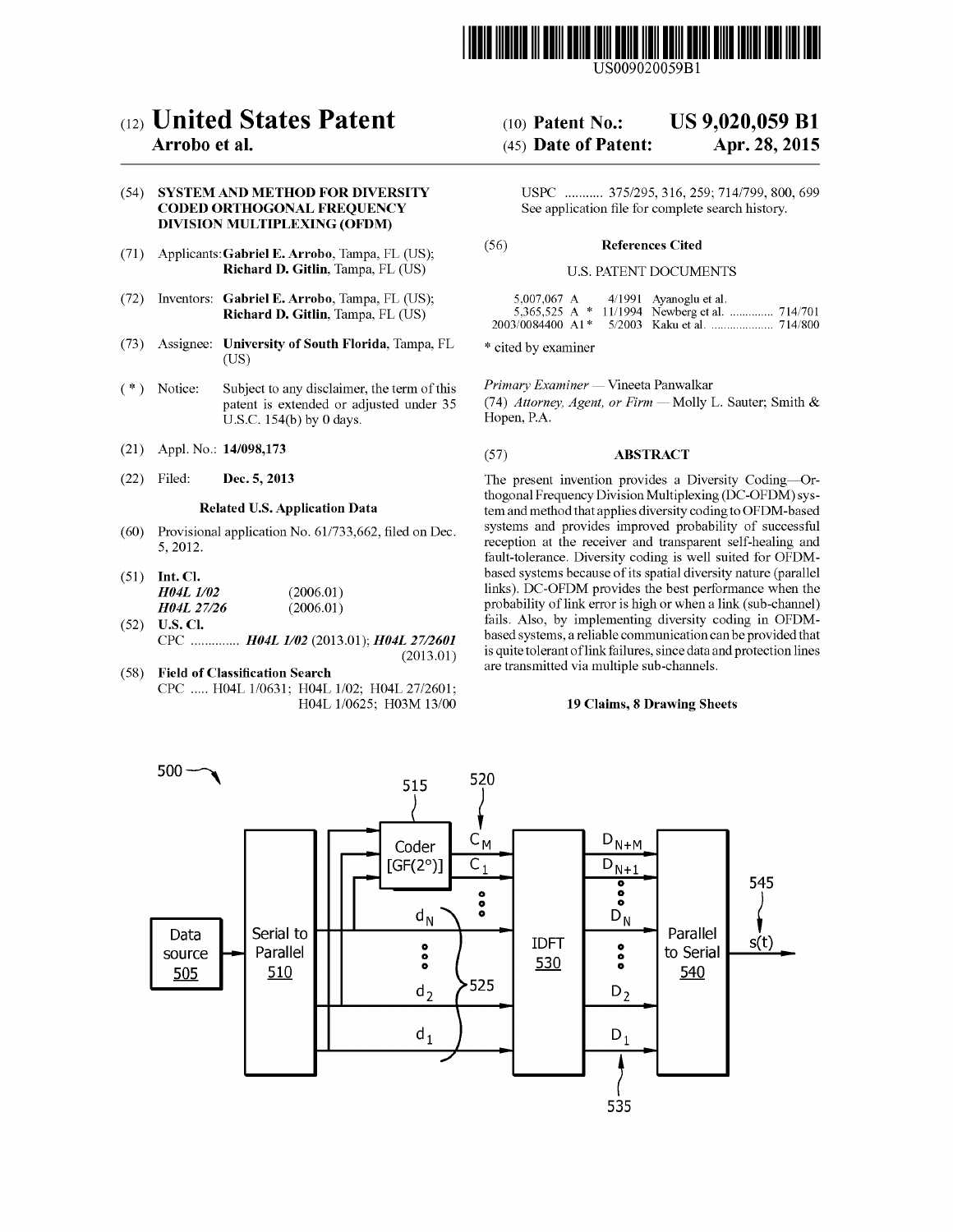



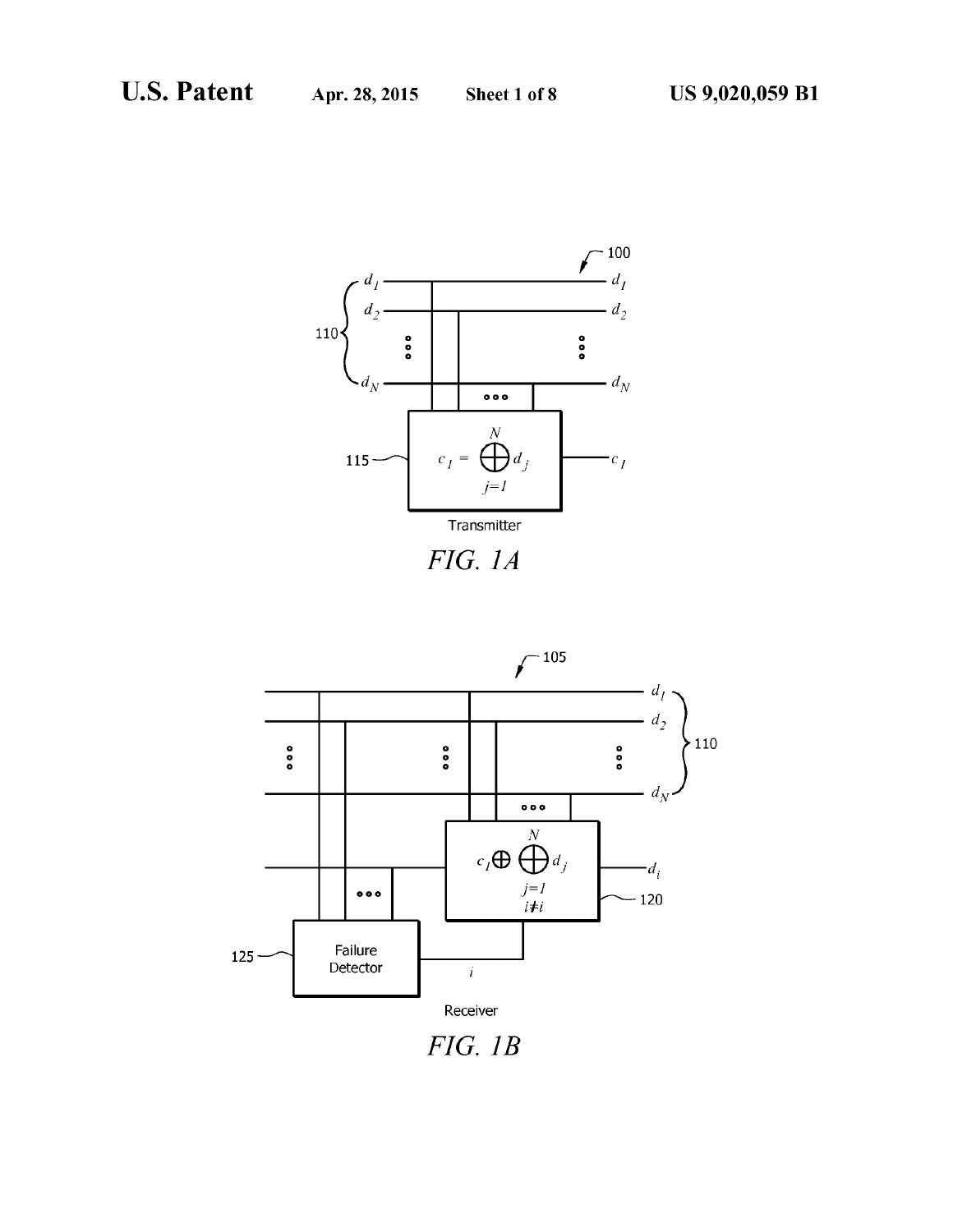



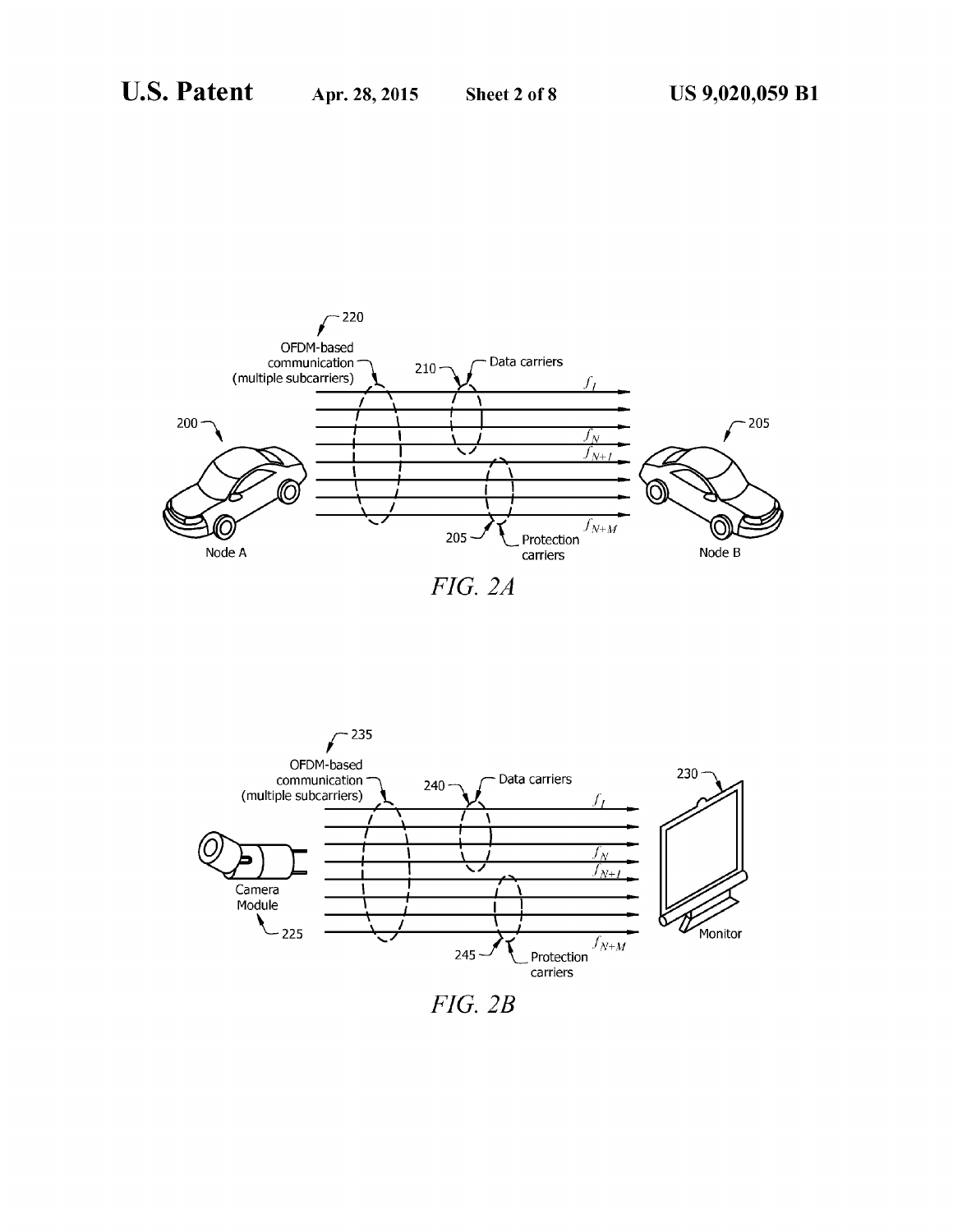



*FIG.* 4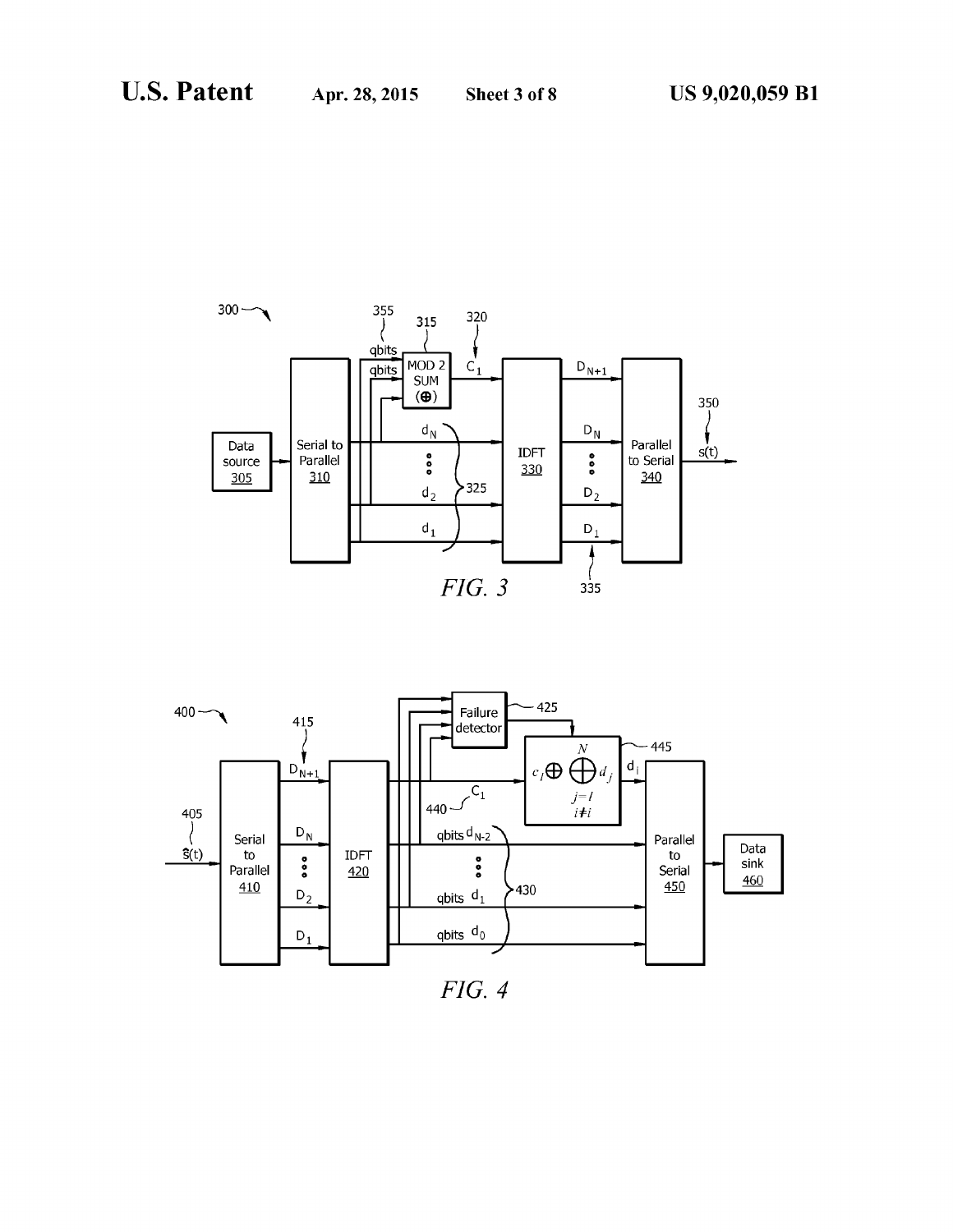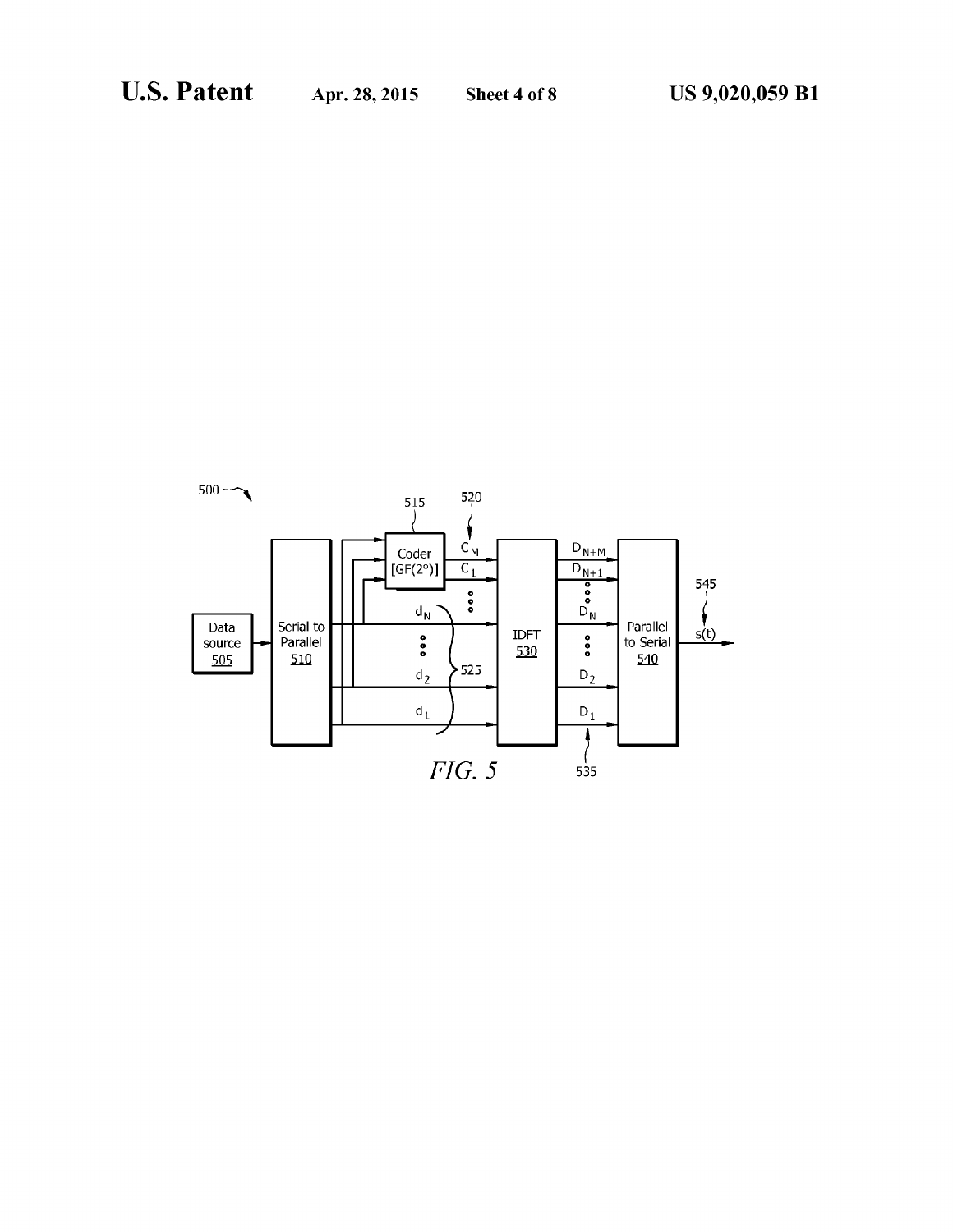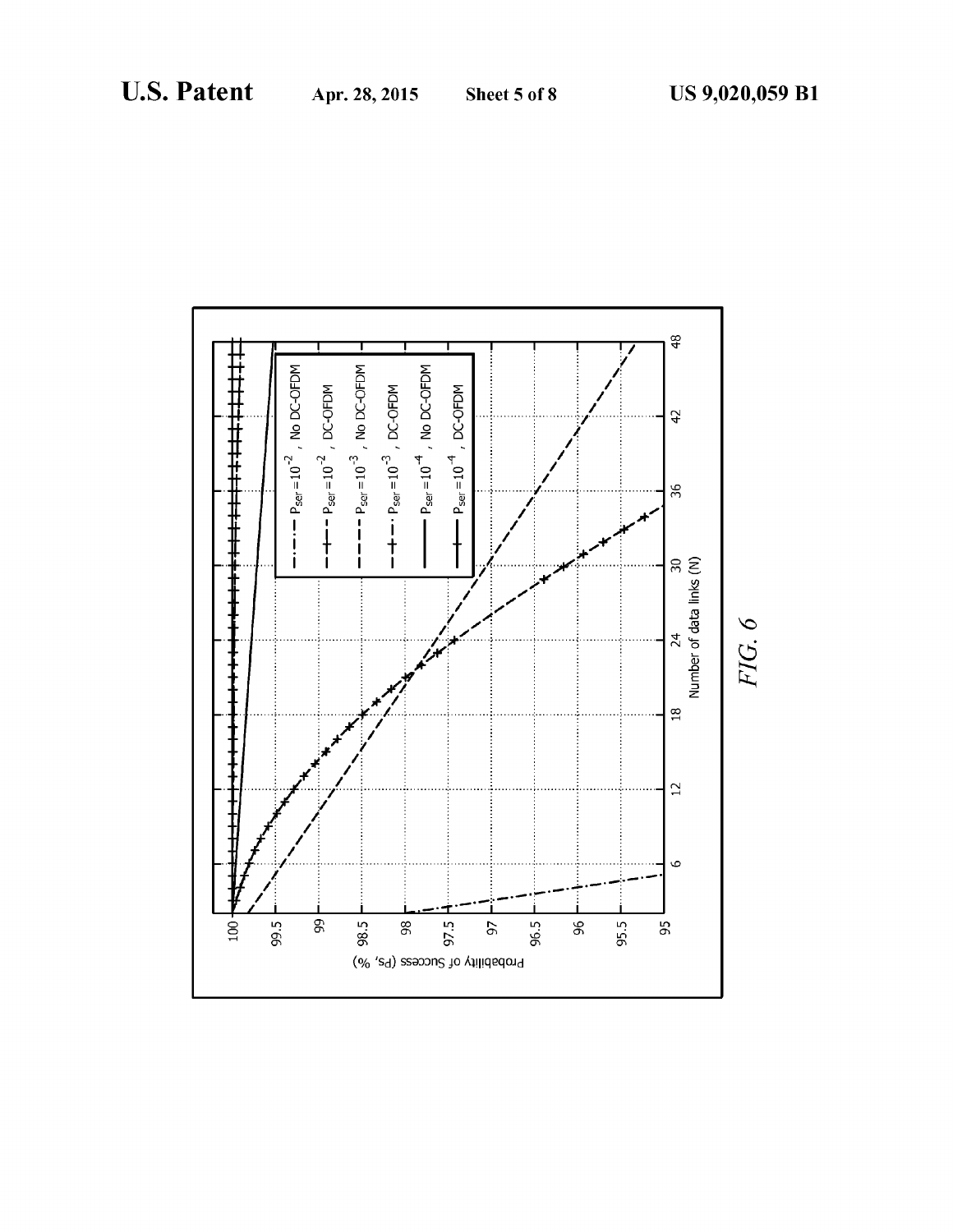

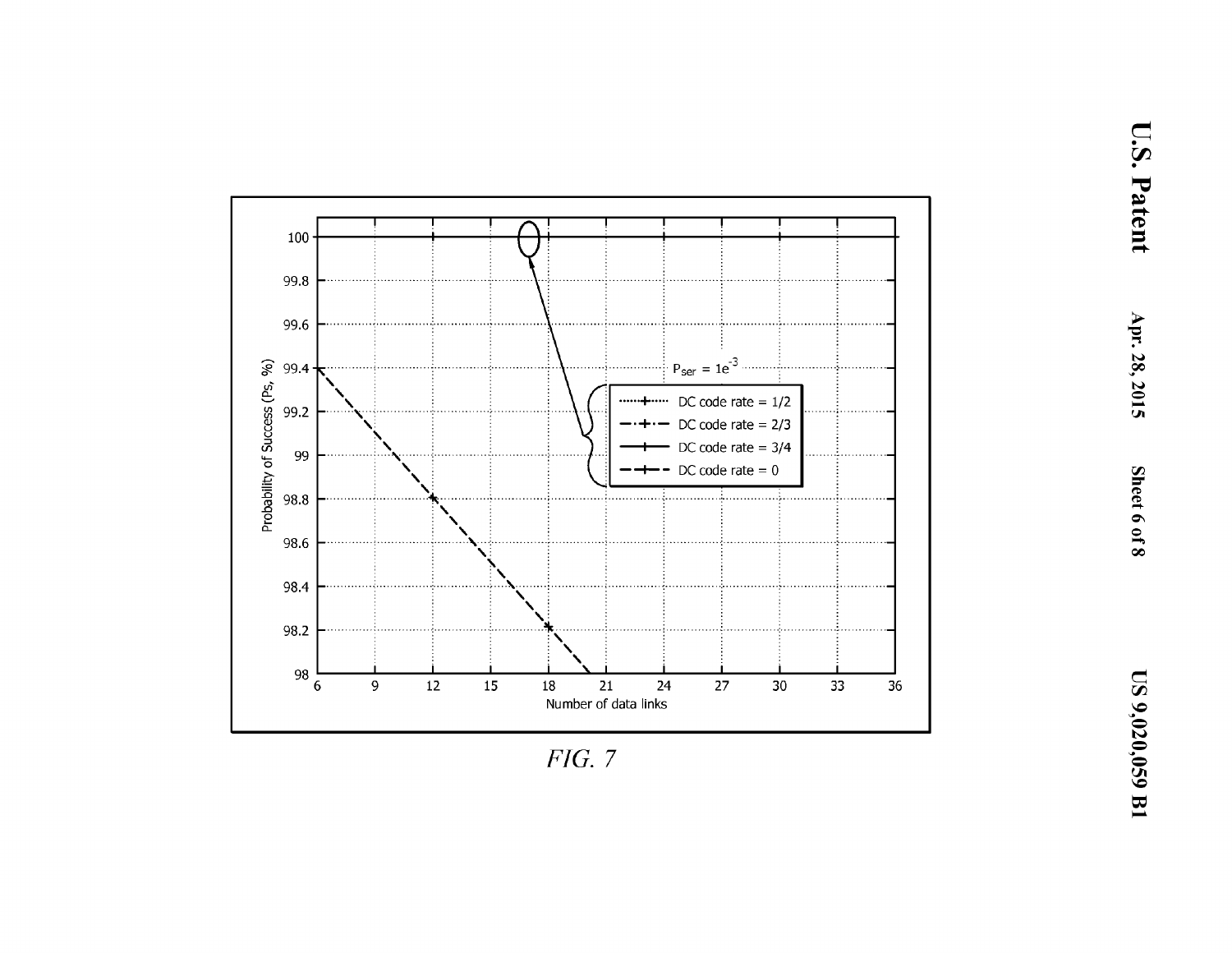

 $FIG. 8$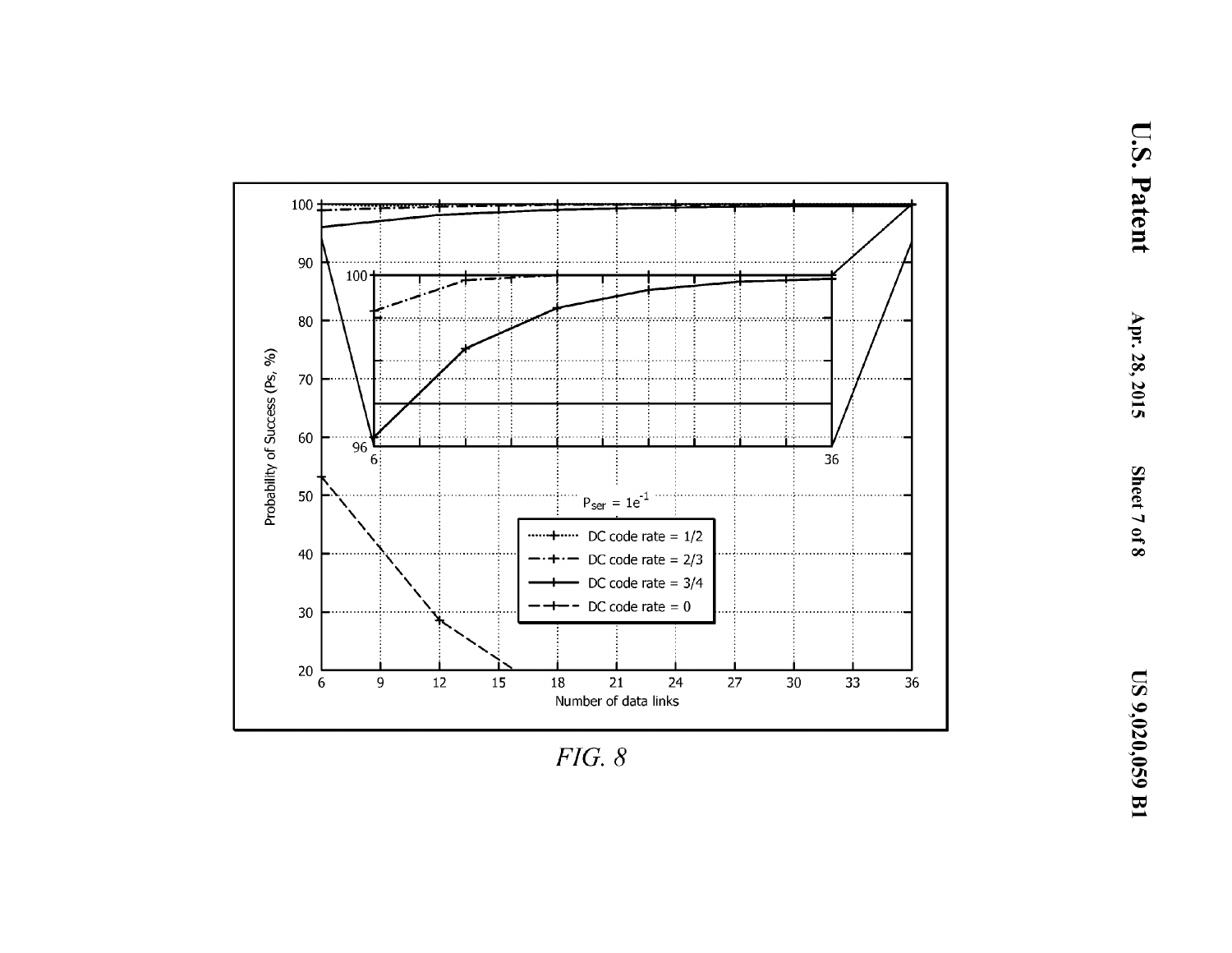

 $FIG. 9$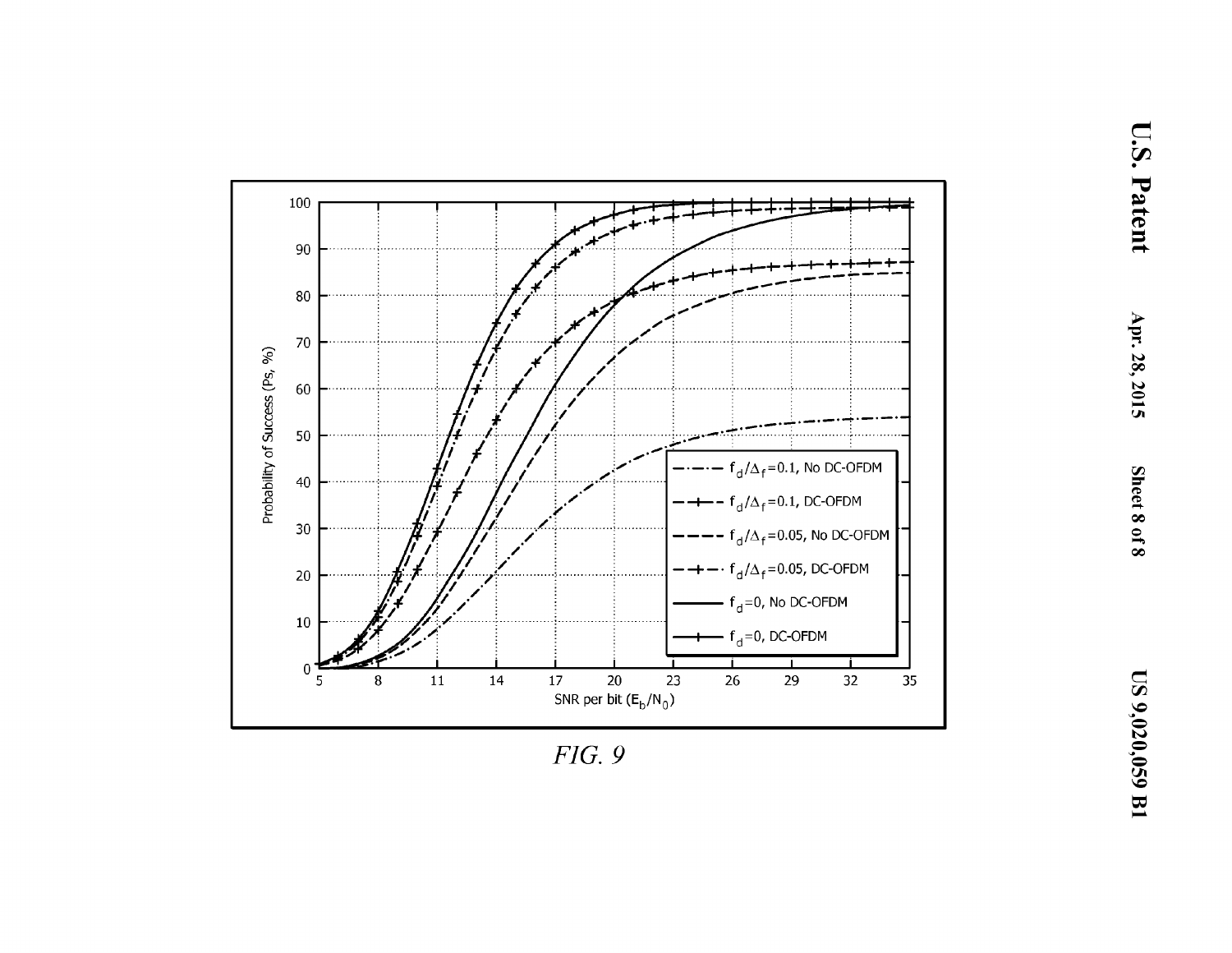# **SYSTEM AND METHOD FOR DIVERSITY** CODED ORTHOGONAL FREQUENCY **DIVISION MULTIPLEXING (OFDM)**

#### CROSS-REFERENCE TO RELATED APPLICATIONS

This application claims prior to U.S. Provisional Patent Application No. 61/733,662 filed on Dec. 5, 2012, entitled "System And Method For Diversity Coded Orthogonal Fre- $10$ quency Division Multiplexing (OFDM)", which in herein incorporated by reference in its entirety.

# STATEMENT OF GOVERNMENT INTEREST

This invention was made with Govemment support under IIP-1217306 awarded by the National Science Foundation. The Govemment has certain rights in the invention.

#### BACKGROUND OF THE INVENTION

Orthogonal Frequency Division Multiplexing (OFDM) is a widely used technology in fourth generation wireless networks (4G), 802.11a/g/n WLANs and other communication systems that achieve high transmission rates over dispersive 25 channels by transmitting serial information through multiple parallel carriers. In OFDM, the transmission bandwidth is divided into many narrow sub-channels, which are transmitted in parallel, such that the fading experienced by each channel is flat.

(media access control) layer and network coding in the PHY  $40$  transmission. Many applications require that information be communicated in a timely manner, so reliability of these networks is of concern. Various techniques are known in the art for improving transmission reliability and speed. Network coding techniques for OFDM are known in the art, wherein packets are combined and transmitted through different nodes or locations to improve the reliability of the channel. These network coding techniques may be employed at the symbol level or the packet level and may include network coding in the MAC (physical) layer. Additional techniques may include rate diverse network coding, zero cost retransmission and Code-Play.

50 The prior art methods utilizing network coding are typically applied to two-hop communication systems through a 45 relay and to multicast systems, where it has been proven that network coding provides throughput gain. However, these network coding techniques for OFDM require rerouting of lost data or require a feedback channel from the transmitter to recover lost information.

information without the need for retransmission or feedback 55 an embodiment of the present invention. Accordingly, what is needed in the art is an OFDM based system having improved spectral efficiency, excellent transmission rates, improved throughput, improved performance during multipath fading and the ability to easily retrieve lost from the transmitter.

#### SUMMARY

In view of the limitations of the prior art, a novel idea 60 employing diversity coding across OFDM subchannels is proposed to improve spectral efficiency, transmission rate, throughput and performance during multipath fading, without requiring rerouting or retransmission of lost information.

In accordance with the present invention, diversity coding 65 is a feed-forward spatial diversity technology that enables near instant self-healing and fault-tolerance in the presence of

wireless link failures. In diversity coding, the protection paths  $(c_i)$  carry information that is the combination of the uncoded data lines (d,).

In one embodiment, the present invention provides a method for recovering lost data symbols in an orthogonal frequency division multiplexing (OFDM) system. The method includes, generating one or more uncoded data symbols and generating one or more diversity coded data symbols, the one or more diversity coded data symbols comprising a combination of the one or more uncoded data symbols. The method further includes, transmitting, by a transmitter, each of the one or more uncoded data symbols on one of a plurality of data subcarriers of the OFDM system and transmitting, by the transmitter, each of the one or more diversity coded data symbols on one of a plurality of protection subcarriers of the OFDM system. The method further includes, receiving, by the receiver, the one or more diversity coded data symbols and when one or more of the uncoded data 20 symbols is lost during transmission, recovering the one or more lost uncoded data symbols using the one or more diversity coded data symbols.

In an additional embodiment, the present invention provides a system for recovering data in an orthogonal frequency division multiplexing (OFDM) system. The system include, a transmitter configured for generating one or more uncoded data symbols, for generating one or more diversity coded data symbols, the one or more diversity coded data symbols comprising a combination of the one or more uncoded data symbols, for transmitting each of the one or more uncoded data symbols on one of a plurality of data subcarriers of the OFDM system and for transmitting each of the one or more diversity coded data symbols on one of a plurality of protection subcarriers of the OFDM system. The system further includes a receiver configured for receiving the one or more diversity coded data symbols and for recovering the lost uncoded data symbols using the one or more diversity coded data symbols when one or more of the uncoded data symbols is lost during

## BRIEF DESCRIPTION OF THE DRAWINGS

For a fuller understanding of the invention, reference should be made to the following detailed description, taken in connection with the accompanying drawings, in which:

FIG.IA is a diagram illustrating a I-for-N diversity coded transmitter in accordance with an embodiment of the present invention.

FIG.IB is a diagram illustrating a I-for-N diversity coded receiver in accordance with an embodiment of the present invention.

FIG. **2A** is a diagrammatic illustration of a diversity coded vehicular OFDM communication system in accordance with

FIG. 2B is a diagrammatic illustration of a diversity coded in vivo OFDM communication system in accordance with an embodiment of the present invention.

FIG. 3 is a diagram illustrating a I-for-N diversity coded OFDM communication links transmitter in accordance with the present invention.

FIG. 4 is a diagram illustrating a I-for-N diversity coded OFDM communication links receiver in accordance with the present invention.

FIG. 5 is a diagram illustrating an M-for-N diversity coded OFDM communication links transmitter in accordance with the present invention.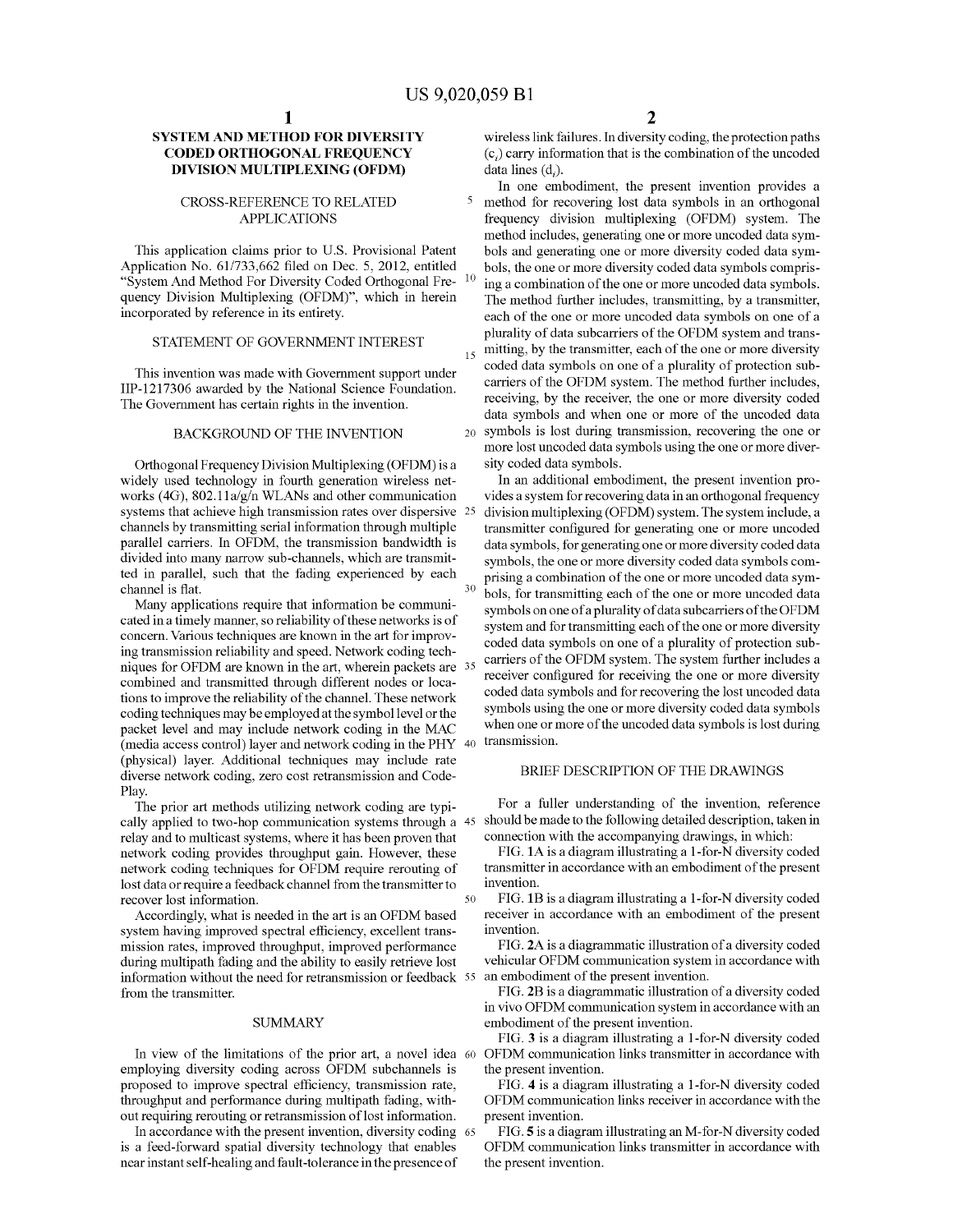FIG. 6 is a graphical illustration of the performance of a I-for-N diversity coded OFDM system as a function of the number of subcarriers.

FIG. 7 is a graphical illustration of the performance of an M-for-N diversity coded OFDM system for a probability of 5 link error *Pser* of 10-<sup>3</sup> .

FIG. 8 is a graphical illustration of the performance of an M-for-N diversity coded OFDM system for a probability of link error  $p_{ser}$  of  $10^{-1}$ .

FIG. 9 is a graphical illustration of the performance of a 10 1-for-N diversity coded OFDM-QPSK system in a multi-path channel for various relative speeds.

## DETAILED DESCRIPTION

The diversity coded OFDM system and method of the present invention increases the reliability of point-to-point OFDM wireless connections by transmitting data in a set of subcarriers and transmitting protection data (redundant, or coded, information) in a another subset of subcarriers. Diver- 20 sity coded OFDM is based on the observation that in OFDM communications the information is transmitted through orthogonal frequencies (parallel channels/links) and each subchannel can experience different channel effects. The diversity coded OFDM technique of the present invention for 25 applying coding across OFDM carriers differs from the traditional coded OFDM where channel coding techniques, such as convolutional codes, Reed-Solomon codes, in combination with interleaving, are applied to the serial data stream in the time domain prior to mapping into subcarrier 30 channels.

With reference to FIG. 1A and FIG. 1B, the present invention includes a system for recovering data in an orthogonal frequency division multiplexing (OFDM) system that comprises a transmitter 100 configured for generating one or more 35 uncoded data symbols 110, for generating one or more diversity coded data symbols 115, the one or more diversity coded data symbols comprising a combination of the one or more uncoded data symbols. The transmitter 100 is further configured for transmitting each of the one or more uncoded data 40 symbols 110 on one of a plurality of data subcarriers of the OFDM system and for transmitting each of the one or more diversity coded data symbols 115 on one of a plurality of protection subcarriers of the OFDM system. The system further includes a receiver 105 configured for receiving the one 45 or more diversity coded data symbols 115 and for recovering the lost uncoded data symbols 120 using the one or more diversity coded data symbols 115 when one or more of the uncoded data symbols 110 is lost during transmission.

In an additional embodiment, the transmitter and the 50 receiver may be integrated into a single transceiver that provides both transmission and reception of wireless signals.

The receiver includes a failure detector 125 to detect one or more encoded data symbols lost during transmission.

The diversity coding system in accordance with the present 55 invention uses a spatial parity check code for a point-to-point system with N data lines 110 and I protection line 115. If any of the data lines fail (e.g.  $d_3$ ), utilizing the protection line (c<sub>1</sub>), the destination (receiver 105) can recover the information of the data line that was lost  $(d_3)$  by taking the mod 2 sum of all 60 of the received signals. As such, by using just one extra line, the lost information in the failed link can be recovered instantaneously without rerouting or providing a feedback channel to the transmitter.

The diversity coding of the present invention can be 65 extended to multiple line failures (M-for N Diversity Coding systems). A network is transparently self-healed when any

combination ofN coded links survive among M diverse links. In the present invention, an OFDM-based system is enhanced with diversity coding by allowing some subcarriers to transport the data and other subcarriers (a few) to transport the protection information to be used to recover the data in the case of a link (subcarrier) failures.

An exemplary vehicular diversity coded OFDM communication system in accordance with the present invention is shown with reference to FIG. 2A. Wireless Access in Vehicular Environments (WAVE) is a wireless scheme that provides vehicle-to-vehicle communication and vehicle-to-infrastructure communication and is primarily used in providing emergency safety measures for vehicles 200, 205. In a particular embodiment, diversity coded OFDM may be employed in a 15 Vehicular Ad Hoc Network (VANET) to improve the throughput and the expected number of correctly received symbols. Applying diversity coding to OFDM-based communications promises high reliability in vehicular, and other, communications while preserving high transmission rates. This is achieved by transmitting coded information across the OFDM carriers 220. That is, most of the data carriers 210 transport original uncoded information while the remaining (few) carriers 205 transport coded protection information. The coded information is the result of the combination of the original information.

An exemplary medical device diversity coded OFDM communication system in accordance with the present invention is shown with reference to FIG. 2B. In a Wireless Body Area Network (WBAN) channel model involves communicating information across the boundary of the body (i.e. between in vivo and on-body or other external devices). Naturally, such communication poses significant difficulties. First, for radio frequency (RF) communication, the body is relatively lossy, making the establishment of links with high signal-to-noise ratio (SNR) and therefore high data rates challenging. Second, because the dielectric parameters of internal tissues depend on the operating frequency and a typical end-to-end propagation path consists of multiple components associated with many types of tissues, it can be difficult to couple electromagnetic fields efficiently into or out of the body. There are key technical challenges to the efficient use of the in vivo RF spectrum for access to embedded medical devices, especially for real-time traffic, such as video streaming applications, which require high transmission data rates. In the embodiment shown in FIG. 2B, a camera module 225, which may be embedded in an abdominal cavity, provides real-time video to a monitor 230 utilizing an OFDM system employing diversity coding across a plurality of subcarriers 235, as taught by the present invention. To provide a high data transmission rate, while maintaining adequate reliability levels, most of the data carriers 240 transport original uncoded information while the remaining (few) carriers 245 transport coded protection information. The coded information is the result of the combination of the original information.

With reference to FIG. 3, a transmitter 300 is accordance with present invention receives data from a data source 305. The serial to parallel processor 310 of the transmitter provides the received serial data to a plurality of parallel data carriers. The data carriers  $(d_1, d_2, \text{ up to } d_N)$  325 provide the uncoded data and the protection carrier (c1)  $320$  provides the diversity coded data. The diversity coded data 300 is generated by a mod 2 sum module 315. The uncoded data and the diversity coded data are then processed through an Inverse Discrete Fourier Transform module (IDFT) 330 to generate the timedomain symbols 335. The time-domain symbols 335 are then processed by a parallel to serial processor 340 to generate the wireless signal to be transmitted,  $s(t)$  350. If any of the carri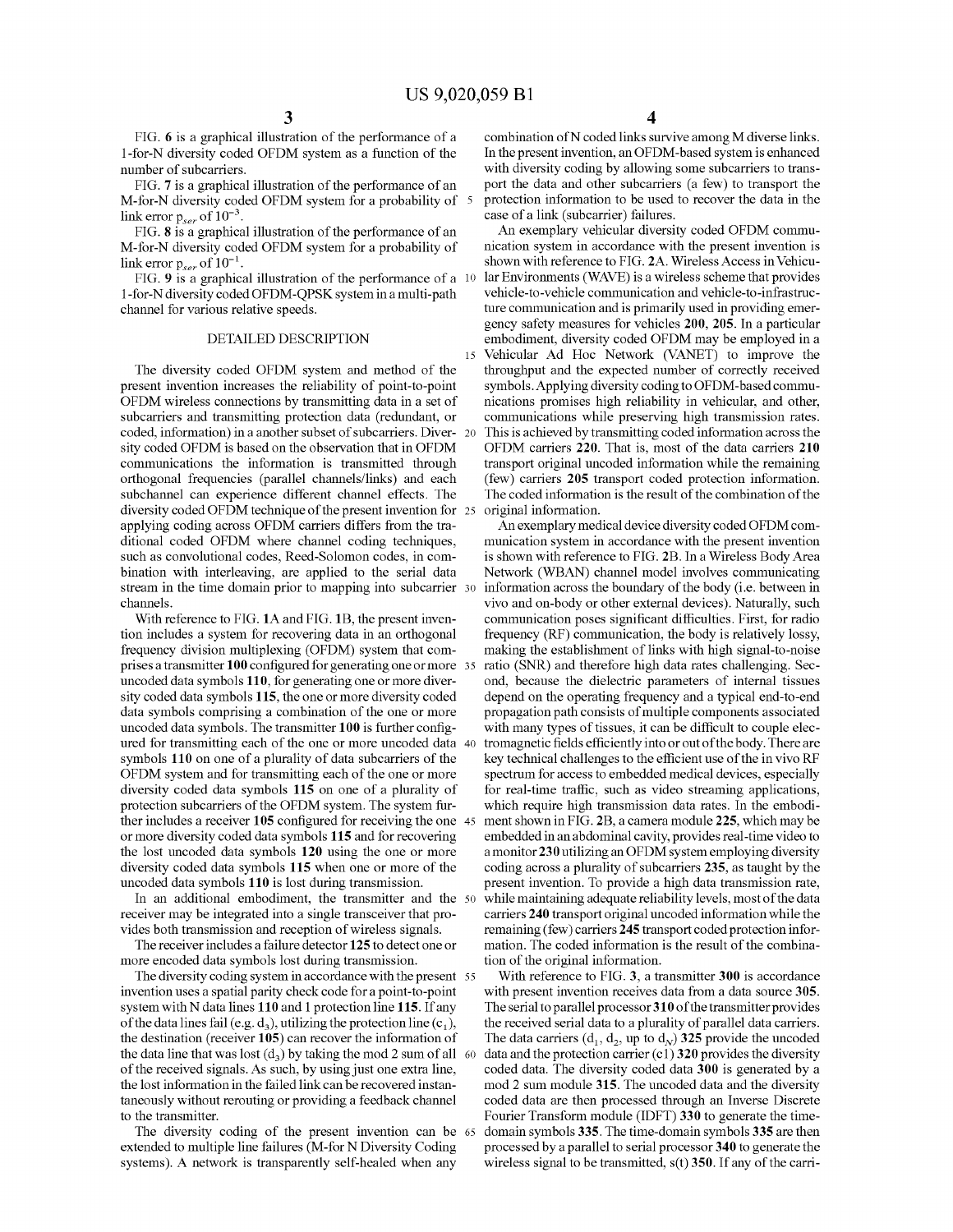ers that transport data ( $d_1$ ,  $d_2$ , up to  $d_N$ ) is lost because of a fade or the perfonnance of any carrier is poor, the infonnation from the lost carrier can be recovered from the (received) protection carriers  $(c_1$  for this simple example).

The information transported by the protection subcarrier 5  $c<sub>1</sub>$ , as shown in FIG. 3, is calculated as:

$$
c_1 = \bigoplus_{j=1}^{N} d_j \tag{1}
$$

At the receiver, the decoding process is carried out using:

$$
\hat{d}_i = \bigoplus_{j=1}^N d_j \oplus \bigoplus_{\substack{j=1 \ j \neq i}}^N d_j \tag{2}
$$

Expanding Eq. (2), gives:

$$
\hat{d}_i = (d_1 \oplus \ldots \oplus d_i \oplus \ldots \oplus d_N) \oplus (d_1 \oplus \ldots \oplus d_{i-1} \oplus d_{i+1} \oplus \ldots \oplus d_1 \oplus \ldots \oplus d_N)
$$
\n(3)

Given that  $d_j \oplus d_j = 0$ , Eq. (3) becomes:

 $\hat{d}_i = d_i$ 

If there is no failure in the data lines (data subcarriers), the information transmitted through the protection subcarrier is discarded. However, if there is a link failure in any of the data 30 subcarriers, a failure detection algorithm detects the failure and infonns the receiver which data subcarrier should be omitted and the information of the data subcarrier with failure is recovered with the information provided by the protection subcarrier. That is, if the information of the data subcarrier d<sub>i</sub> 35 is lost or corrupted, it can be recovered using  $c_1$ .

As shown in FIG. 4, a receiver 400 receives the signal 405 transmitted from the transmitter 300. During the transmission process, some of the subchannels carrying the signals may have been negatively affected by noise in the channel. The 40 transmitted data 405 is received at the serial to parallel processor 410 of the receiver, serial data 415 is converted to multiple parallel symbols. The parallel symbols 415 are then processed by an Inverse Discrete Fourier Transform (IDFT) module 420 to generate the frequency domain symbols. A 45 failure detector 425 is then used to detect if one or more of the carriers have been lost during the transmission. To detect which subchannels (carriers) are in error, the failure detector 425 can check the eye diagram of each subcarrier 430 and discard the carriers that shows more dispersion in the eye 50 diagram. Another technique that the receiver can employ to verifY which carriers are in error is by using a line code by checking violations in the line code. If a failure is detected in one of the subcarriers 430, the diversity coded symbol of the protection carrier 440 can be used to perform a logical XOR 55 operation 445 to recover the lost symbols. The recovered data is then processed by a parallel to serial processor 450 and subsequently transmitted to the data sink 460 coupled to the receiver 400.

As shown in FIG. 3 and Eq. (1), each link can carry as few 60 as one bit to implement a I for N diversity coding system, because with one bit a Galois Field can be calculated of up to two elements  $\{0, 1\}$ , GF(2<sup>1</sup>). In other words, the number of protection links is limited by the number of bits per link. That is, the larger the number of bits to be transmitted by each link, 65 the larger the number of protection links that can be implemented. This is because the number of protection links (sub-

carriers) is limited to the Galois Field [GF(2*<sup>q</sup> )]* size q to calculate the information that is transmitted through the protection links.

Diversity coding, which is a spatial feed-forward error correction technique, is well suited to work on OFDM-based systems because the protection "lines" can be transmitted through some of the subcarriers. Since the number of protection subcarriers depends on the Galois Field size q, q bits per subcarrier are first assigned in the serial to parallel conversion  $10\quad$  355, as shown in FIG. 3.

The number of bits to be transmitted per subcarrier is calculated based on the number of data and protection subcarriers, N and M, respectively and is given by [2]:

$$
15 \t q \ge \lceil \log_2(N+M+1) \rceil \tag{5}
$$

The total number of data plus protection lines (subcarriers) should be at most equal to the FFT size because the number of subcarriers is limited to the FFT size:

$$
H + M \leq FT_{size} \tag{6}
$$

The protection information that is transmitted through some of the OFDM subcarriers is calculated as:

25

(4)

20

$$
c_i = \sum_{j=1}^{N} \beta_{ij} d_j \ i \in \{1, 2, ..., M\}
$$
 (7)

 $i \in \{1, 2, \ldots, M\}$  (7)

In formulating diversity coding OFDM the Vandermonde matrix approach may be followed to create the coded symbols (i.e., the protection infonnation), which are linearly independent of each other, and each coded symbol  $(c_i)$  has the information of all the data symbols (d). In an additional embodiment, Hamming codes could also have been followed, or other codes where each coded symbol (parity bits) has the information of only some data bits in different combinations. However, in this case, the receiver would need additional processing.

FIG. 5 shows an M for N diversity coding OFDM at the source node, where each subcarrier carriers a symbol (Galois Field element) of q bits. With reference to FIG. 5, a transmitter 500 is accordance with present invention receives data from a data source 505. The serial to parallel processor 510 of the transmitter provides the received serial data to a plurality of parallel data carriers. The data carriers  $(d_1, d_2, u_p$  to  $d_N$ ) **525** provide the uncoded data and the protection carriers  $(c_M$  up to  $c_1$ ) 520 provides the diversity coded data. The diversity coded data 520 is generated by a [GF(2*<sup>q</sup> )]* coder 515. The uncoded data and the diversity coded data are then processed through an Inverse Discrete Fourier Transfonn module (IDFT) 530 to generate the time-domain symbols 535. The time-domain symbols 535 are then processed by a parallel to serial processor  $540$  to generate the wireless signal to be transmitted,  $s(t)$ 545. Moreover, the information transmitted through each subcarrier (data or protection subcarrier) is predetermined and known by the transmitter and receiver. That is, the subcarrier index (location) is predefined for each subcarrier to transport either data or protection information.

Since the information transmitted through the data lines (subcarriers) is uncoded, the coding coefficients of the data lines form an identity matrix of size n  $(I<sub>N</sub>)$  as shown below: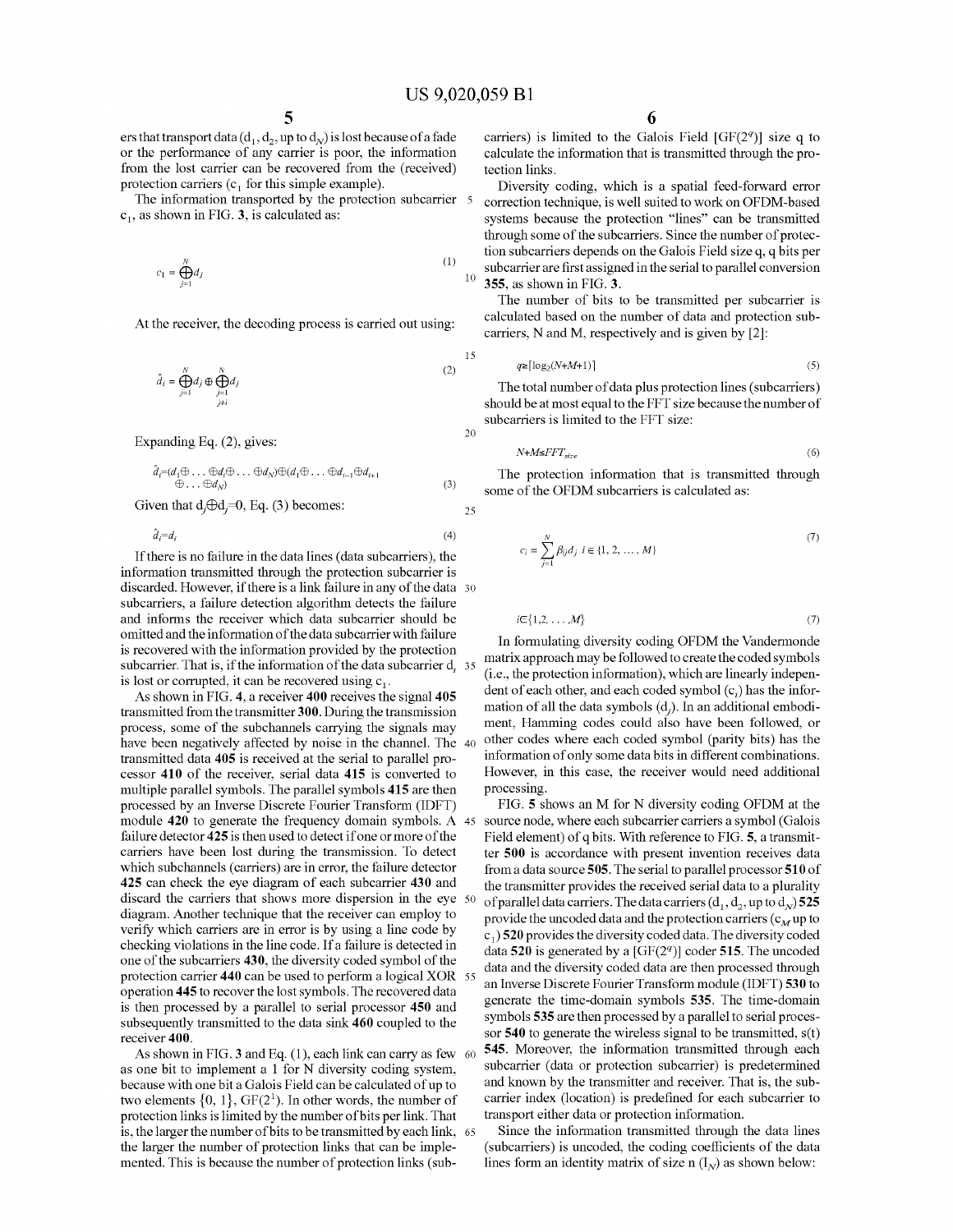40

 $35$ 

 $x=$ 

 $\mathfrak{d}_2$ 

$$
\text{Subcarrier} \begin{bmatrix} \text{Data line}_j \\ 0 & 1 & 0 & \dots & 0 \\ \vdots & \vdots & \vdots & \ddots & \vdots \\ 0 & 0 & 0 & \dots & 1 \end{bmatrix} \tag{8}
$$

where  $j \in \{1, 2, ..., N\}$ . The coefficients of the protection lines are formed by the  $\beta_{ij}$  coefficients matrix, as shown <sup>10</sup> below:

$$
\text{Subcarrier}_{i+N} \begin{pmatrix} \frac{Protection\ line_{i+N}}{1} & & & (9) \\ \frac{1}{1} & \alpha^2 & \dots & \alpha^{2N} \\ \vdots & \vdots & \ddots & \vdots \\ 1 & \alpha^{(M-1)} & \dots & \alpha^{(M-1)N} \end{pmatrix}
$$

The assignment of the data and protection lines to each subcarrier is predefined to minimize the computational complexity in both transmitter and receiver. The assignment can be sequential, where the data lines  $\{1, 2, \ldots, N\}$ can be assigned to the N first subcarriers and the protection lines {I,  $2, \ldots, M$  can be assigned to the next M subcarriers  $\{N+1,$  $N+2, \ldots, N+M$ , or it can be interleaved, where for example, the first data line is assigned to the first subcarrier, the first protection line is assigned to the second subcarrier, the second data line is assigned to the third subcarrier, and so on. This will depend on the diversity code (DC) rate. We define the DC code rate as the ratio of the number of data lines (subcarriers) to the number of data plus protection lines (subcarriers) ratio:

$$
DC \text{ code rate} = N/N + M \tag{10}
$$

At the receiver, the coefficients of the data and protection lines form the following matrix, which depends on the information that was correctly received at the destination:

|          |                |                  |                   | $\cdots$      |                   |    |
|----------|----------------|------------------|-------------------|---------------|-------------------|----|
|          | 0              |                  | $\theta$          | $\cdots$      |                   |    |
|          |                | ÷                | ٠<br>÷            | $\sim$        |                   |    |
|          | $\theta$       |                  | $\overline{0}$    | $\cdots$      |                   |    |
| $\beta'$ |                |                  |                   | $\sim$ $\sim$ |                   |    |
|          | $\mathbf{1}$   | $\alpha$         | $\alpha^2$        | $\cdots$      |                   |    |
|          |                |                  |                   |               |                   |    |
|          | $\overline{1}$ | $\alpha^{(M-1)}$ | $\alpha^{(M-1)2}$ | j.            | $\alpha^{(M-1)N}$ |    |
|          |                |                  |                   |               |                   | 50 |

The receiver, by using the  $\beta'$  matrix coefficients, a  $(N+M)$ by-N matrix, can find the transmitted data by recovering the lost information in the data lines through the protection lines. That is, the receiver uses only N rows out of the N+M rows  $55$ from the  $\beta_N^r$  matrix coefficients to recover the information of the data lines:

$$
\beta'_N x = b_N \tag{12}
$$

The receiver preferably uses as many indexes of the data 60 lines as possible to faster decode the information that is lost during transmission. In otherwords, the receiver uses as many elements of the identity matrix, Eq. (8), as the implementation will allow. If no data line is lost during transmission, no decoding process is needed at the receiver and the informa- 65 tion transmitted through the protection lines is discarded. The vector formed by the data lines x is:

and  $b_N$  is the vector formed by the correctly received information at the destination with the same indexes as the  $\beta_N$ matrix.

The receiver can recover the lost information transmitted through the data lines by performing Gaussian elimination of the  $\beta$  coefficients (protection lines). This is a fast process because some of the row elements of the coefficients matrix are already in the row canonical form.

The performance of the diversity coded OFDM of the present invention is measured by the probability of successful reception at the destination. The effect of different parameters, such as: number of data links, number of coded (protection) links, modulation technique and DC code rate to optimize the communication's probability of successful reception of an OFDM at the receiver have been analyzed. Moreover, the diversity coded OFDM as compared to existing 25 OFDM-based systems such as IEEE 802.llp, that do not use coding in the spatial domain (across sub-channels) has been analyzed. The results of these analyses are illustrated in FIG. 6-FIG.10.

With reference to FIG. 6, the performance of a I-for-N 30 diversity coded OFDM system is compared to extant OFDM systems that do not use diversity coding. FIG. 7 shows the probability of successfully receiving at the destination the information as a function of the number of data links (subcarriers) for different symbol error rates per subcarrier. As shown in FIG. 6, by only adding one subcarrier to transmit coded information, that is the combination of the information transmitted through the data links, a significant performance improvement (probability of correctly receiving the information) can be achieved as the number of data links increases. The performance improvement is more pronounced for high symbol error rates. As noted above, diversity coding provides excellent performance when a subchannel is not capable of reliable communications.

FIG. 7 and FIG. 8 show the performance of the diversity coded OFDM as a function of the number of data links for different, typical, code rates. As seen in FIG. 7,  $\frac{1}{2}$ ,  $\frac{2}{3}$  and  $\frac{3}{4}$ code rates achieve the maximum throughput performance because the symbol error probability is very small. For higher symbol error probabilities, as shown in FIG. 8, DC code rate 50 of  $\frac{1}{2}$  provides the highest probability of successful reception at the receiver. That is, the probability of correctly receiving the information through at least N data and/or protection lines (subcarriers). For typical symbol error probabilities, low DC code rates are enough to achieve the best performance. Seen from another viewpoint, the energy per symbol (or energy per bit,  $E_b/N_0$  can be reduced and the DC code rate can be increased to achieve a 100% of probability of successful reception. Additionally, note that without diversity coding, as the number of data links (subcarriers) increases, the probability of correctly received information of all the data links decrease exponentially.

The performance of a 1-for-N diversity coded OFDM system for OFDM-QPSK modulated in a multi-path channel for various relative speeds between transmitter and receiver vehicles (expressed as the maximum Doppler shift  $(f_d)$  and the subcarrier spacing  $\Delta f$  ratio) is shown in FIG. 9. As can be seen, diversity coded OFDM provides performance improve-

(13)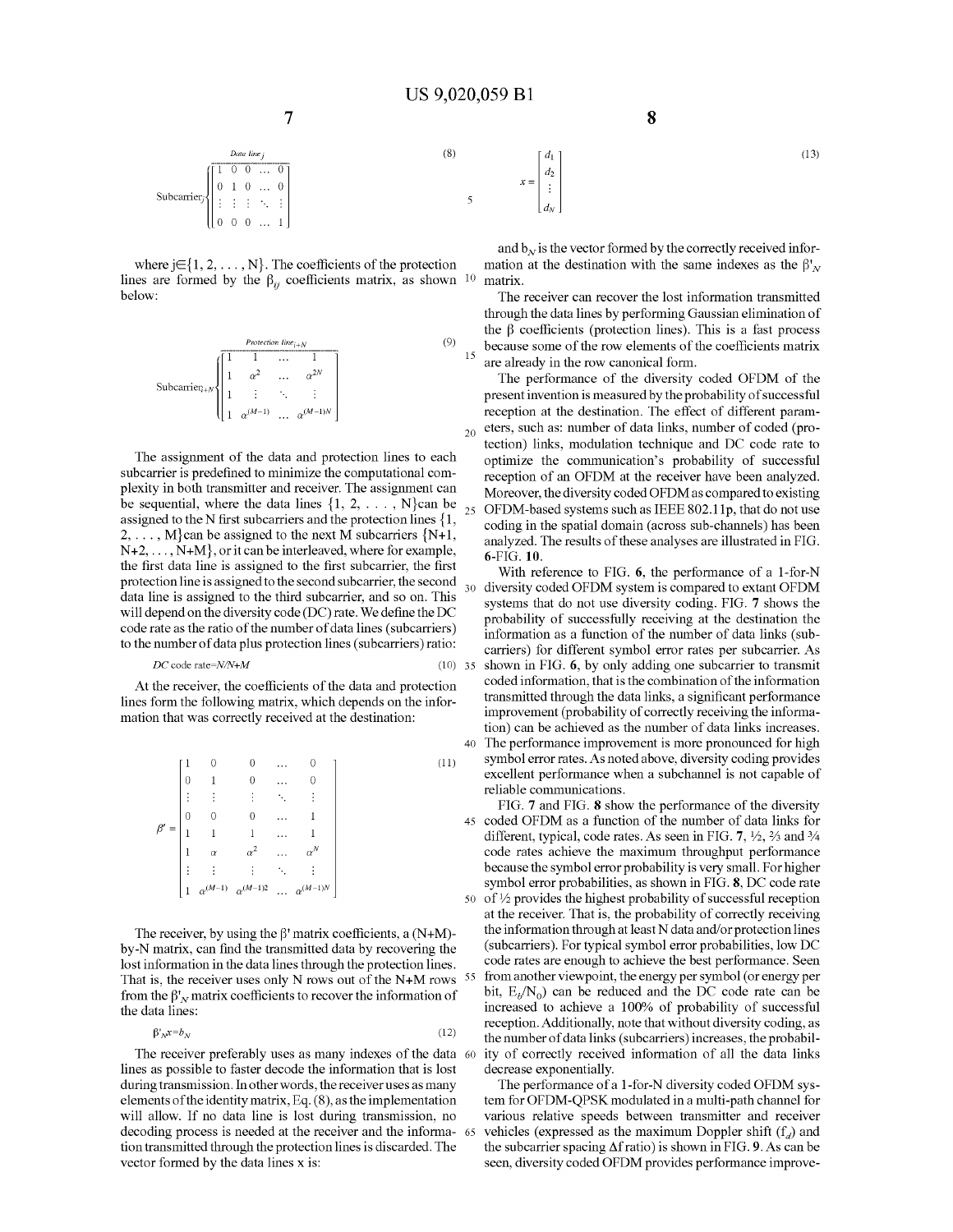ment for communications between stationary vehicles ( $f_d=0$ ). By implementing I-for-N diversity coded OFDM, it is possible to reduce the energy per bit by about 10 dB and achieve similar performance than with a system that does not use diversity coded OFDM. Moreover, when the relative speed between transmitter and receiver vehicles is high, the symbol error rate per subcarrier is also high. Therefore, by adding an extra subcarrier to transmit protection data, the performance of the communication can be significantly increased. Note that when the relative speed is high, it is not possible to 10 significantly reduce the symbol error rate by increasing the energy per bit  $(E_b/N_0)$ .

The present invention provides a Diversity Coding-Orthogonal Frequency Division Multiplexing (DC-OFDM) scheme that applies diversity coding to OFDM-based sys- 15 tems and provides improved probability of successful reception at the receiver and transparent self-healing and faulttolerance. Diversity coding is well suited for OFDM-based systems because of its spatial diversity nature (parallel links). DC-OFDM provides the best performance when the prob- 20 ability of link error is high or when a link (sub-channel) fails. Also, by implementing diversity coding in OFDM-based systems, a reliable communication can be provided that is quite tolerant of link failures, since data and protection lines are transmitted via multiple sub-channels. Moreover, only add- 25 ing one protection line (subcarrier), DC-OFDM provides significant perfonnance improvement. Note that DC-OFDM is also well suited for mobile communications because this type of communications has high symbol error probability. Diversity coded OFDM enables increased probability of successful 30 reception at the receiver, thus, increasing the reliability of the communication.

Itwill be seen that the advantages set forth above, and those made apparent from the foregoing description, are efficiently attained and since certain changes may be made in the above 35 construction without departing from the scope of the invention, it is intended that all matters contained in the foregoing description or shown in the accompanying drawings shall be interpreted as illustrative and not in a limiting sense.

It is also to be understood that the following claims are <sup>40</sup> intended to cover all of the generic and specific features of the invention herein described, and all statements of the scope of the invention which, as a matter of language, might be said to fall therebetween.

What is claimed is:

1. A method for transmitting data symbols in an orthogonal frequency divisionmultiplexing (OFDM) system, the method comprising:

identifying a number of data subcarriers of the OFDM system and a number of protection subcarriers of the <sup>50</sup> OFDM system;

generating two or more uncoded data symbols;

- generating one or more diversity coded data symbols by perfonning mathematical operations on the two ormore uncoded data symbols in a Galois Field, the one ormore 55 diversity coded data symbols including a combination of the one or more uncoded data symbols and the diversity coded data symbols having the same number of bits as the two or more uncoded data symbols;
- transmitting, by a transmitter, each of the two or more <sup>60</sup> uncoded data symbols on the number of data subcarriers ofthe OFDM system; and
- 65 transmitting, by the transmitter, each of the one or more diversity coded data symbols on the number of protection subcarriers of the OFDM system.

2. The method of claim 1, wherein the one or more diversity coded data symbols includes a checksum.

3. The method of claim 2, wherein the checksum is equal to the logical XOR function of the uncoded data symbols.

4. The method of claim 1, wherein the more number of data subcarriers is greater than the one or more number of protection subcarriers.

5. The method of claim 1, wherein the number of protection subcarriers is equal to one protection subcarrier.

6. A method for recovering lost data symbols in an orthogonal frequency division multiplexing (OFDM) system, the method comprising:

- receiving, by a receiver, two ormore uncoded data symbols transmitted on a number of data subcarriers of the OFDM system and one or more diversity coded data symbols transmitted on a number of protection subcarriers of the OFDM system, the one or more diversity coded data symbols generated by performing mathematical operations on the two or more uncoded data symbols in a Galois Field, the one or more diversity coded data symbols including a combination of the two or more nncoded data symbols and the coded data symbols having the same number of bits as the two or more uncoded data symbols; and
- when one or more of the uncoded data symbols is lost during transmission, recovering the one or more lost uncoded data symbols using the one or more diversity coded data symbols.

7. The method of claim 6, wherein the one or more diversity coded data symbols includes a checksum.

8. The method of claim 7, wherein the checksum is equal to the logical XOR function of the uncoded data symbols.

9. The method of claim 6, wherein the number of data subcarriers is greater than the number of protection subcarriers.

10. The method of claim 6, wherein the number of protection subcarriers is equal to one protection subcarrier.

11. The method of claim 6, wherein recovering the one or more lost uncoded data symbols using the one or more diversity coded data symbols further comprises calculating the logical XOR of the one or more diversity coded data symbols and the one or more lost uncoded data symbols.

12. The method of claim 6, further comprising detecting that one or more uncoded data symbols has been lost during 45 transmission.

13. The method of claim 12, wherein detecting that one or more uncoded data symbols has been lost during transmission comprises detecting that the number of errors in the one or more uncoded data symbols exceeds an error correction capability of a forward error correction code (FEC).

14. A system for recovering data in an orthogonal frequency division multiplexing (OFDM) system, the system comprising:

a transmitter configured for identifying a number of data subcarriers of the OFDM system and a number of protection subcarriers of the OFDM system, for generating two or more uncoded data symbols, for generating one or more diversity coded data symbols, the one or more diversity coded data symbols generated by perfonning mathematical operations on the two or more uncoded data symbols in a Galois Field, the one or more diversity coded data symbols including a combination of the two or more nncoded data symbols and the diversity coded data symbols having the same number of bits as the two or more uncoded data symbols, for transmitting each of the one two or more uncoded data symbols on the number of data subcarriers of the OFDM system and for